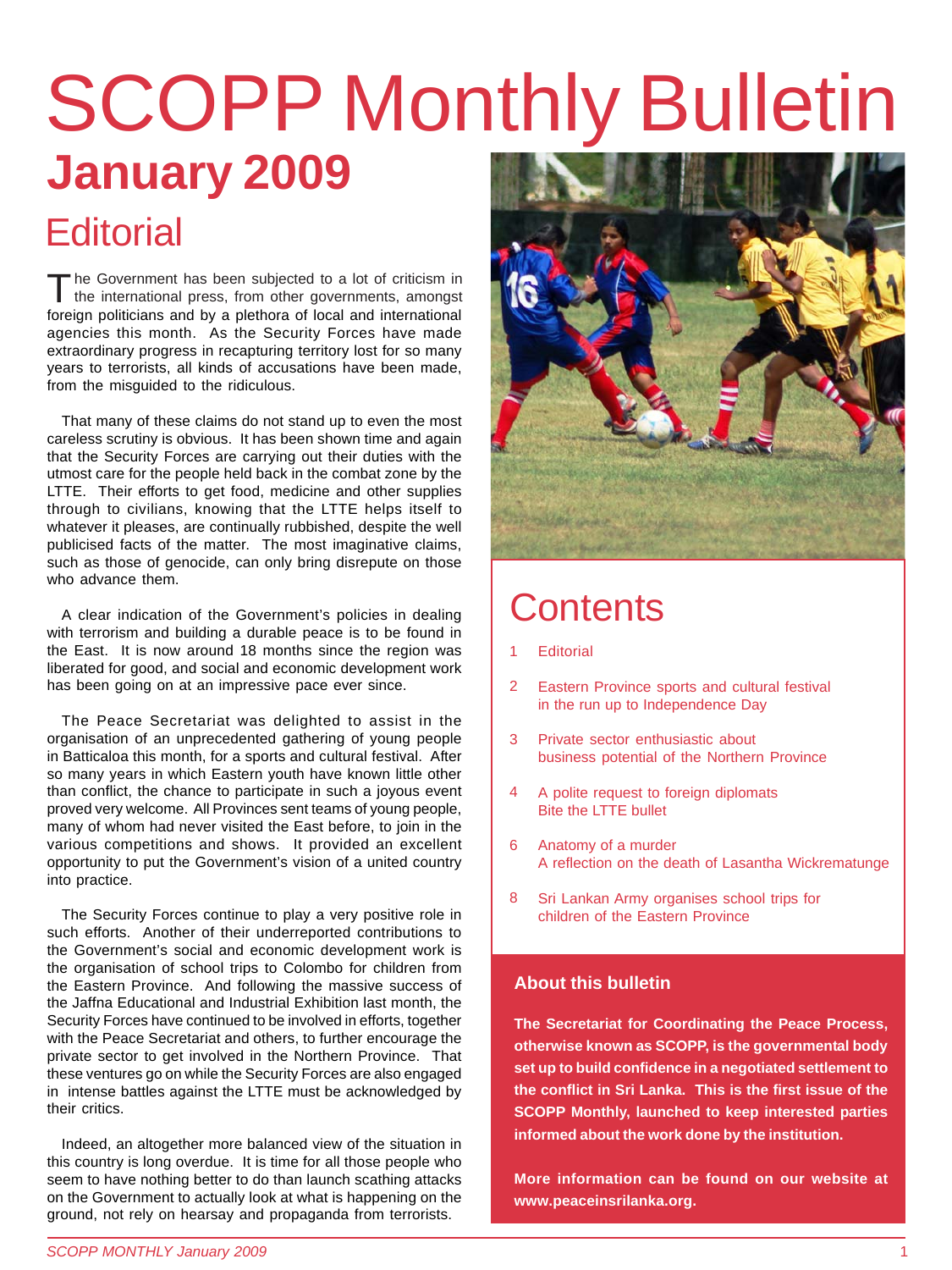## Eastern Province sports and cultural festival ahead of Independence Day



local administration to organise an interprovincial sports and cultural festival in Batticaloa from January 29th to 31st, with the assistance of the Peace Secretariat. More than 400 young people travelled for the event, which saw 26 teams participate in a series of cricket, volleyball, basketball and soccer matches. There were also an array of cultural troupes. r. S. Chandrakanthan, the Chief Minister of the Eastern Province, pressed into service the entire machinery of the

The festival was declared open by the Provincial Minister of Sports, Mr. M.L.A.M. Hizbullah, on the morning of the 29th. It was by far the biggest occasion of its kind to be staged in the East with the participation of youth. The unity witnessed between young people of the various communities, speaking different languages, sent a powerful and clear message to the entire country: 'We are a united people, living in a united country'.

The sporting events were held at the Weber Stadium, St. Michael's College, Sivananda College and the Eastern University Grounds. Matches were played as friendly encounters, and the Eastern teams did particularly well in the cricket and ladies soccer competitions.

Cultural performances were staged on all three nights. On the 30th, a special concert was held at the Eastern University Grounds. There was a large number of spectators, with over 1,000 students from the Eastern Province interacting with the visitors. The Peace Secretariat was able to organise cultural performances in IDP camps as well.

Ms. S. Prabhakaran, the Batticaloa Mayor, took time off from her busy schedule to come and talk with the visiting young people at the Eastern University.

The President of the Student Union, Mr. Parimal Modhy, and his members took an active interest in making the preparations for the comfortable stay of the visitors at the Eastern University.

A committee was appointed for the purpose and the concerns of its members transcended all barriers of ethnicity, language and region. The Student Union organised a band to welcome each group arriving from the provinces. Members were also on hand to greet the visitors.

The Eastern Province Chief Minister organised food for the visiting young people and officials, and the Peace Secretariat provided refreshments to the teams on the field. The Sports Ministry in Colombo, the Board of Investment of Sri Lanka, the National Savings Bank, the Tharunyata Hetak organisation and the Lankaputra Development Bank also made generous sponsorship contributions.

The closing ceremony on the evening of the 31st in Kattankudy proved to be a spectacular event. There were musical and cultural shows, with the special participation of a group from the Tower Hall Theatre Foundation. Chief Minister Mr. S. Chandrakanthan, Provincial Minister of Sports Mr. M.L.A.M Hisbullah and all Provincial Councillors were present at the ceremony. The Venerable Chief Buddhist priest also graced the occasion. More than 25,000 people were present to witness the colourful performances that concluded wtih a dazzling fireworks show.

The Provincial Directors of Sport declared their interest in having the Eastern students visit them and requested the Peace Secretariat to be actively involved in promoting these exchanges.

> *The unity between young people of the different communities sent a powerful message to the world: 'We are a united people, living in a united country.'*



2 *SCOPP MONTHLY January 2009*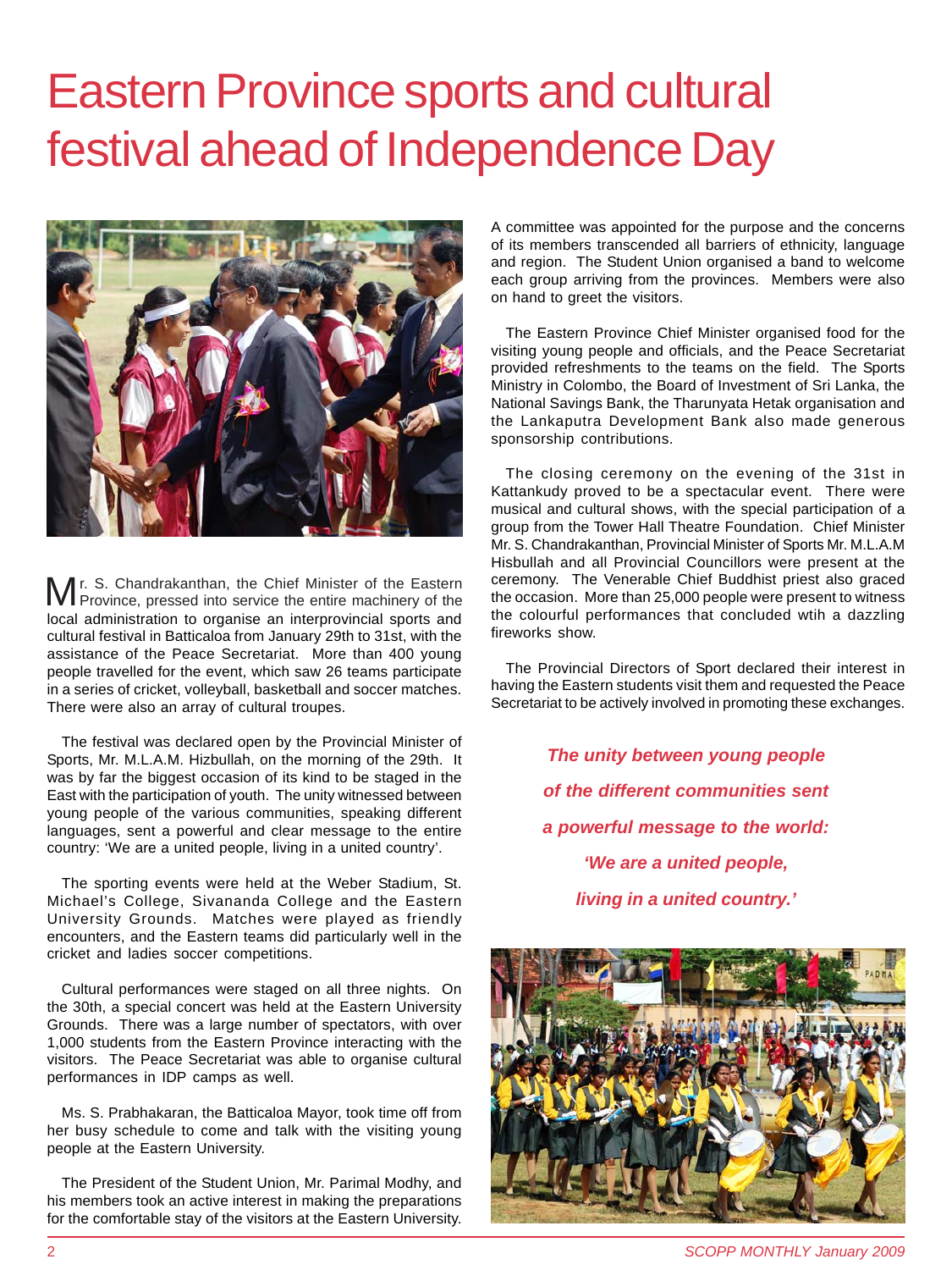## Private sector enthusiastic about business potential of the Northern Province

meeting on January 8<sup>th</sup> for the Colombo businesses that had travelled up for the event to discuss their impressions. They were all very positive about the experience, and many already had plans to expand their operations in the Peninsula. Following the success of the Jaffna Educational and Industrial Exhibition, the Peace Secretariat organised a

Twenty-two leading brands participated in the Trade Fair. Most did so only with the intention of helping people who had suffered due to the long conflict, thinking of it as one of their corporate social responsibility activities. But the enthusiasm of the 300,000 Jaffna residents who visited their stalls convinced them that there was considerable potential for doing business.

The Mobitel spokesman remarked that people were extremely keen on connecting with the rest of the country and the world. He explained that this had been unexpected, so the limited numbers of handsets and SIM cards they had shipped for the event had sold out quickly. Many students had asked Mobitel when broadband internet would be available, he said.

The numerous educational institutes that participated in the Trade Fair confirmed that there had been a strong response from Jaffna youth. Many high achieving students have since enrolled to sit for exams in Colombo, and the Security Forces have promised to expedite all the necessary clearances.

Associated Motorways expressed their keenness to move into the Peninsula. Their representative said that most people had old cars and were just waiting for the right products to come along. Given the affinity for Indian manufactured vehicles in Jaffna, Associated Motorways was planning to start marketing its range of Maruti cars, he said. They are also hoping to set up associated businesses such as oil, parts and servicing operations. Associated Motorways had delayed their entry into the Peninsula not only because of security concerns but also due to a lack of information on the potential market.

Agribusinesses were also enthusiastic. The Hayleys representative noted that farmers seemed to be very interested





*The enthusiasm of the 300,000 Jaffna residents who visited their stalls convinced them that there was considerable potential for doing business there.*

in learning new techniques and skills, judging by visitors to their stall. He particularly admired the entrepreneurial spirit of Jaffna youth, noting that even a 14 year old boy had bought a packet of seeds from them to start cultivating in his garden.

DSI said that they were looking into the possibility of shifting parts of their manufacturing operation to Jaffna, as well as hoping to expand their sales. Their spokesman highlighted the availability of good quality labour, potentially at a lower cost than elsewhere.

The meeting at the Peace Secretariat brought out a number of steps being taken to further encourage businesses to get to work in Jaffna. The chambers of commerce are in the process of establishing steering committees to disseminate relevant information to their members. The Security Forces, the Jaffna GA and the Peace Secretariat are working on a mechanism to solve any problems that might come up. There are also plans to organise dialogue with the Jaffna Chamber of Commerce to help companies get a better idea of local conditions and trends. Participants suggested holding a Colombo Trade Fair, inviting Jaffna farmers and other entrepreneurs to come down and sell their goods in a bigger market.

The Peace Secretariat will continue to facilitate such initiatives between the public and private sectors to catalyse economic activity in the North and East.

*SCOPP MONTHLY January 2009* 3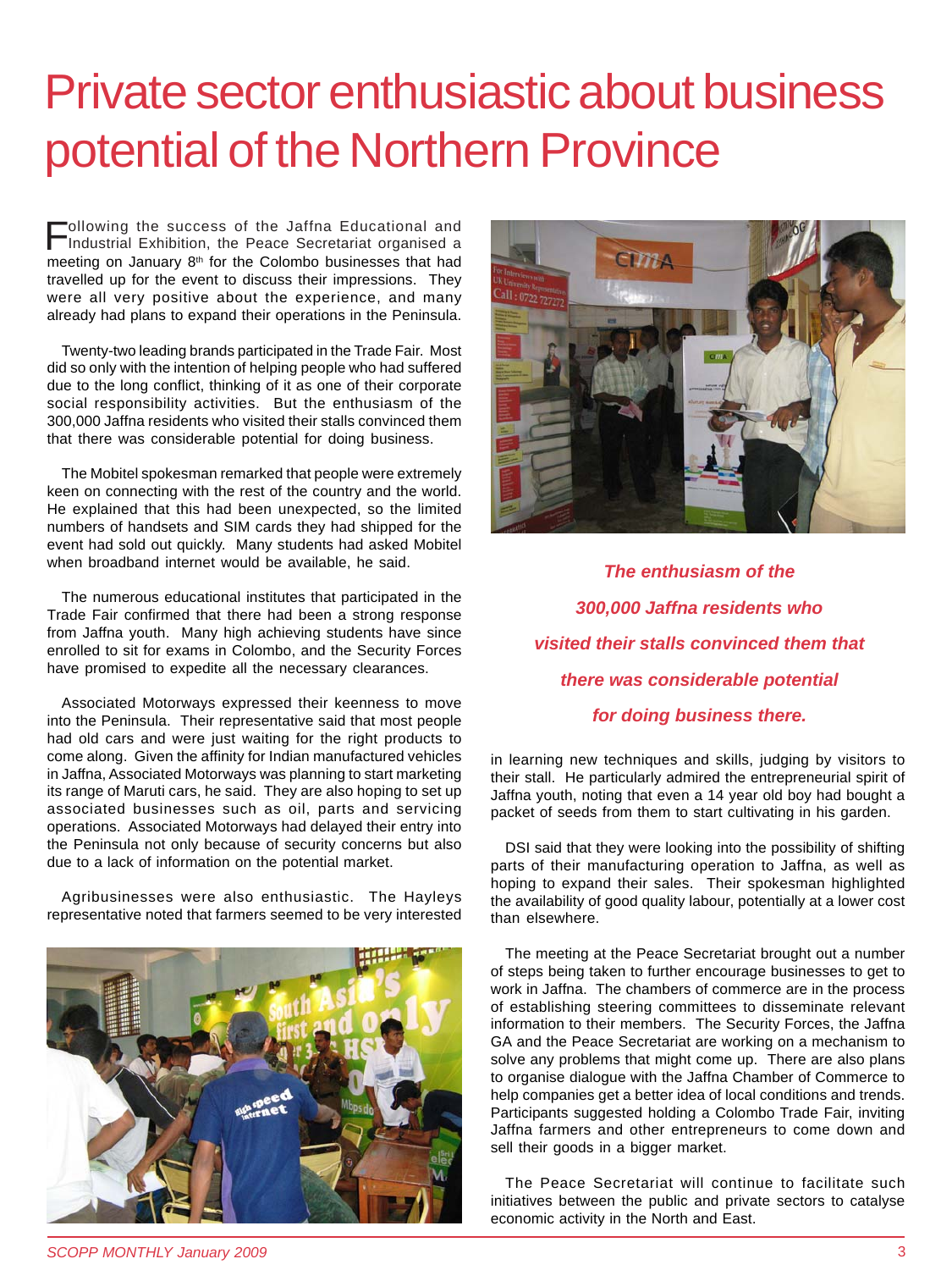# **Bite the LTTE bullet** A polite request to foreign diplomats



attached to a pair of rather close fitting blinkers. They seem to be completely incapable of giving up their obsession with tempering any statement critical of one party with equal concern about the other, even when such balance is not only unjustified but also decidedly counterproductive in solving the problems at hand. Both sides are urged to comply with their directives, whatever the situation. When discussing the conflict in Sri Lanka, foreign<br>diplomats sometimes appear to have been surgically

This ostensible evenhandedness has appeared to be everywhere of late. Literally dozens of this kind of statement have been issued by all and sundry.

First to speak was the British Foreign Minister, David Miliband, who called on the Sri Lankan government and the LTTE to ensure the wellbeing of civilians by granting safe passage to those wanting to leave the combat zone. Ban Ki-moon, the UN Secretary General, promptly added his voice to the debate, expressing some generic concerns about freedom of movement. The Sri Lankan government and the LTTE were asked to take care. Even the International Committee of the Red Cross joined in, calling on the Sri Lankan government and the LTTE to allow civilians to leave, particularly those injured and in need of the kind of specialised treatment that isn't available in the Vanni. They were followed by the European Union Humanitarian Aid Commissioner, Louis Michel, who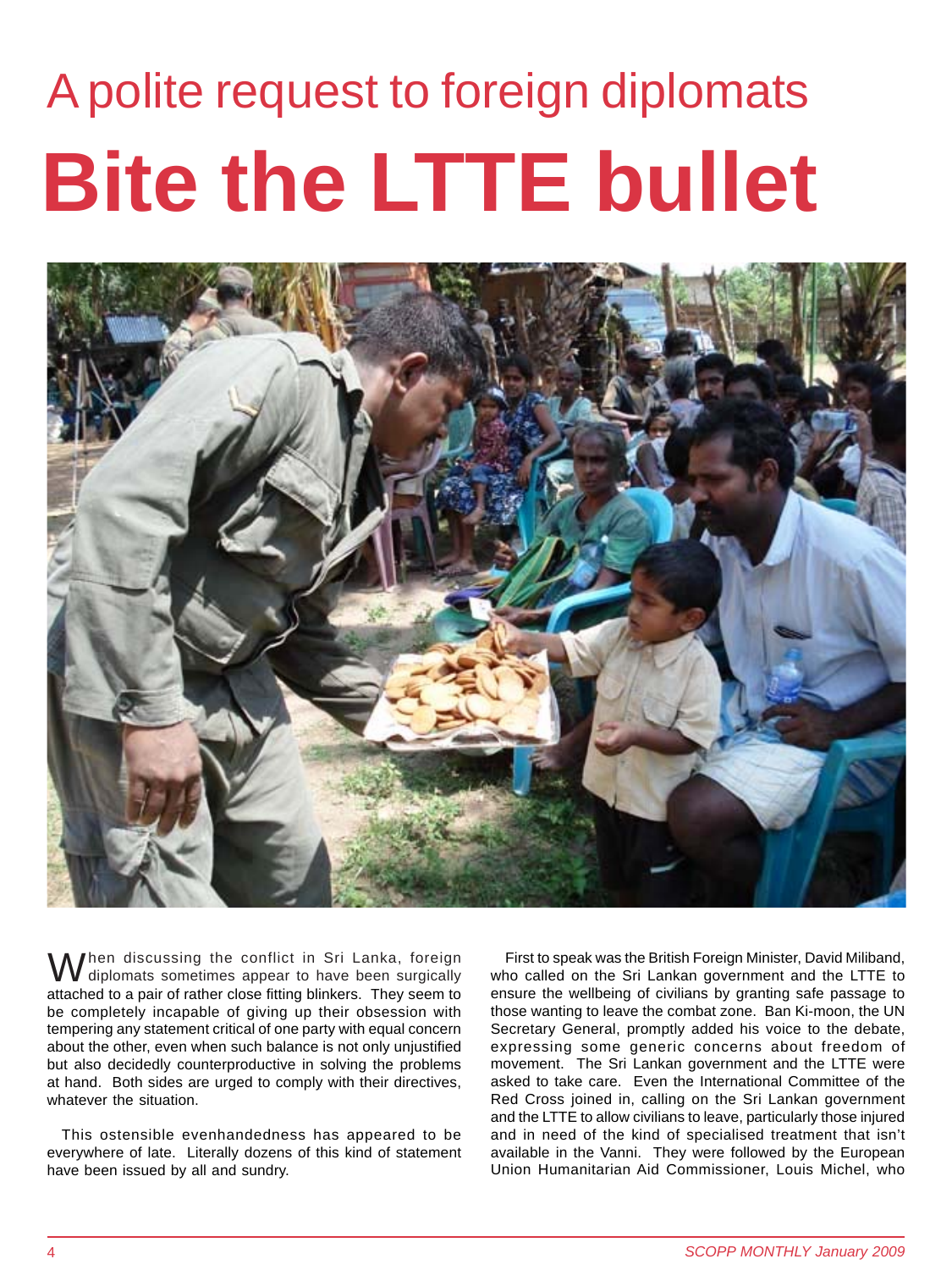demanded a ceasefire to enable people trapped in the combat zone to get out. Lawrence Cannon, the Canadian Foreign Minister, also expressed his all too vague hope that the Sri Lankan government and the LTTE would give civilians the opportunity to move if they wanted.

Both sides must indeed do their best to ensure that civilians escape the consequences of the fighting between them. But any statements on the subject ought to take account of what both sides are actually doing, and where blame for the current situation therefore lies.

The Sri Lankan government isn't by any stretch of the imagination preventing civilians from leaving the combat zone. In fact, as its spokespeople have repeated time and again, this is exactly what is hoped for. Preparations have been made to house people who do come out to the safety of Government controlled areas in temporary shelters, and to provide them with food, healthcare, education and jobs until they are able to go back to their homes. Several thousand people have already made the journey, and many others are expected to come soon. Keeping civilians in the combat zone only makes it harder for the Sri Lankan forces to do their job, and this just delays the inevitable victory. The world really ought to have understood these simple facts by now.

For a long time, ignorant people were attempting to claim that the LTTE wasn't at fault either. They suggested that civilians wanted to stay because they supported the organisation. This kind of self deception was only possible because of the deafening silence about the LTTE's oppression of people under its control that had endured for so long, particularly during the Ceasefire Agreement. Forced recruitment isn't a sign of an organisation that enjoys the support of its community, and the world might have understood the real nature of the situation and what needed to be done if better informed people had spoken out then. But things have become pretty clear in recent days. By shooting at civilians attempting to leave, the LTTE has demonstrated that it is the guilty party that is breaking international law by keeping people as a human shield.

The incident in which United Nations expatriate staff members were held against their will after staying back in the Vanni to negotiate the release of their local counterparts and the transport of patients through the International Committee of the Red Cross ought to serve as another wake up call to those who still think that both sides are at fault. Both sides didn't do that either.

David Miliband and Lawrence Cannon also called on the Sri Lankan government and the LTTE to permit humanitarian aid to get through to the people who need it. A variation on the theme came from the German Foreign Minister, Frank-Walter Steinmeier, who declared that the Sri Lankan government and the LTTE must declare a ceasefire to enable aid deliveries to take place.

The world has been told that disaster is just around the corner almost every week for the last six months. That it has not yet arrived ought to make the issuers of this kind of statement wonder, but it never does. Starvation and epidemics appear to be no more than handy demons to be employed when it suits their other agendas.

*People would not be in any danger whatsoever if they were allowed to do what they now so obviously wish to do, which is to move to the safety of Government controlled territory. Foreign diplomats probably think it doesn't hurt to address both sides, but the problem is that these supposedly evenhanded declarations just end up reducing pressure on the LTTE.*

Frank-Walter Steinmeier was the only foreign diplomat to try and back up his claims with evidence, and his information was completely inaccurate. He said that people had been totally cut off from international aid for over ten days, when the World Food Programme had sent up 59 lorries holding 800 MT of supplies that it said would last the estimated 230,000 people in need for a week just six days earlier, while the Government had at the same time despatched another 34 lorries. That the estimate of 230,000 people in need is thought to be an exaggeration is widely accepted now, with similar inflation of the numbers having been found to have taken place elsewhere. The German Foreign Minister suggested with full confidence that there were over 300,000 civilians trapped in the Vanni, for some reason arbitrarily increasing the figures accepted by the United Nations. He might like to explain where the extra people have come from, given that the 2001 Census showed populations of just 120,000 each in the Kilinochchi and Mullaitivu districts.

The Sri Lankan government has been pointing out the fallacies in the far too regular attempts to pontificate about humanitarian aid for months, and it seems peculiar that there are still people who refuse to accept that officials are doing their best to ensure that food and medicines are available in the Vanni. This is a service that has been provided throughout the conflict, and one that the Sri Lankan government takes very seriously. Suggesting that there is a lack of will to do the job is ridiculous, and there is no evidence of capacity problems either.

Blame for the problems of the civilians in the Vanni does not lie with both sides, nor even slightly more with the LTTE than with the Sri Lankan government. It lies entirely with the LTTE. People would not be in any danger whatsoever if they were simply allowed to do what they now so obviously wish to do, which is move to the safety of Government controlled territory. Foreign diplomats probably think it doesn't hurt to address both sides, but the problem is that these supposedly evenhanded declarations just end up reducing the pressure on the LTTE. Why the LTTE can't be pushed as hard as the Sri Lankan government remains a mystery, particularly when the lives of Vanni civilians are at risk.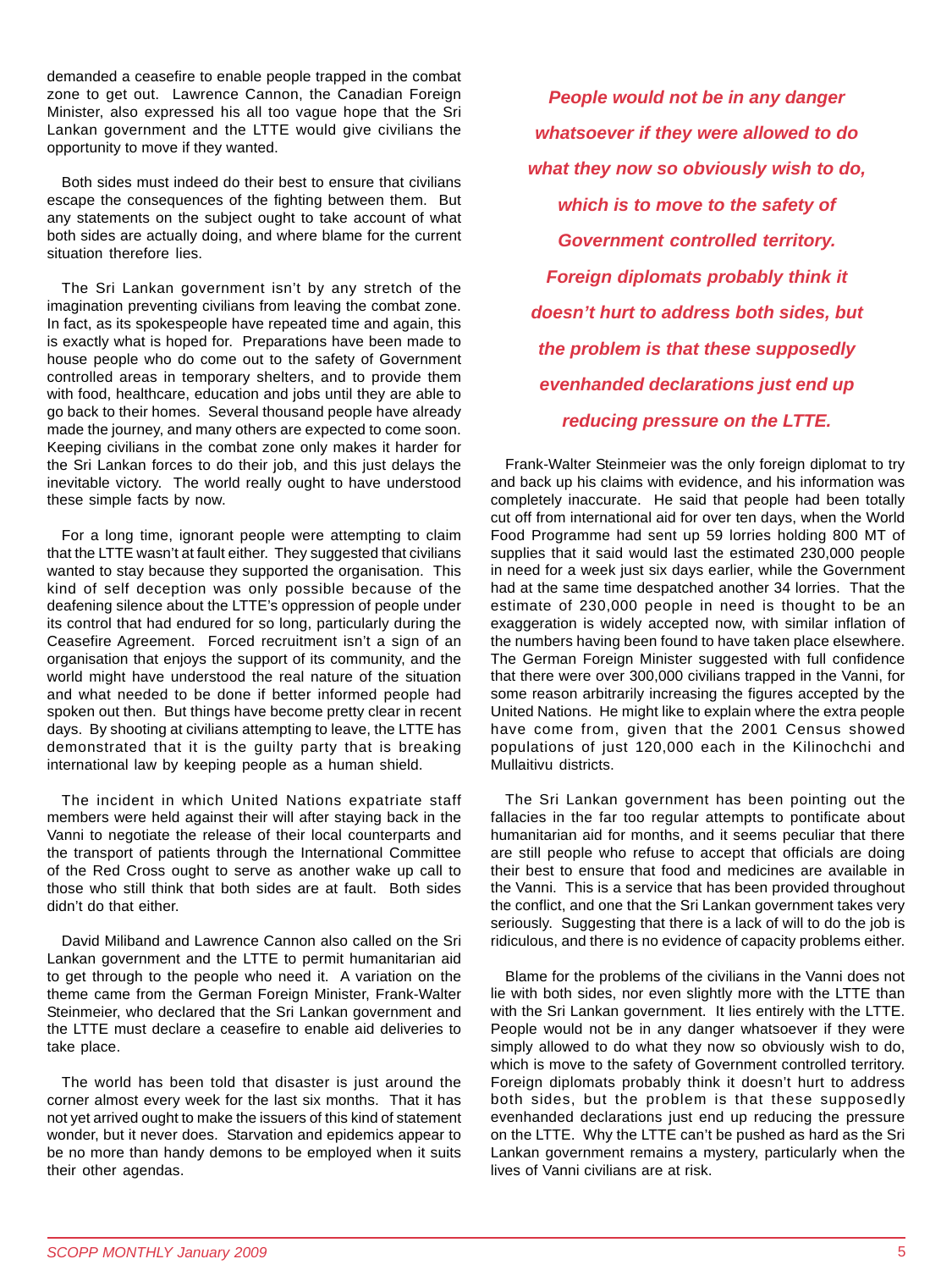#### **Anatomy of a murder**

A reflection on the death of Lasantha Wickrematunge

Wickrematunge, my mind went back to that essay, because here too was an individual who was larger than life, whose political progress was a remarkable record of our political history, and whose murder raised similar questions. Eighteen years ago, I wrote about the murder of Richard de Zoysa. Hearing of the tragedy that had befallen Lasantha

I knew Richard very well, and was privy to his reasoning over the political choices he made, while Lasantha was only an acquaintance. But I was always conscious of the first time we met, in 1980, when I was invited to a policy meeting at Mrs Bandaranaike's home, just after I had resigned from the University in protest at the removal of her Civic Rights. The only person I remember is Lasantha. He seemed to be modern in outlook and, knowing that he was a close associate of Anura Bandaranaike, I wondered why he did not contribute more.

It was only reading his obituaries that I realised how young he was, that in 1980 he would have been just 22, the same age as Richard. It was not surprising that Lasantha could make no impact on the SLFP, and Anura was gradually being pushed out in favour of Chandrika. When, after the 1982 Presidential election and referendum, Chandrika appeared to over-reach herself and Mrs Bandaranaike turned back to Anura, Lasantha moved back to centre stage. One paper says he became Mrs Bandaranaike's private secretary in 1986. Another seems more accurate, claiming this was after the 1989 General election.

The date may be significant. I did not see much of him ahead of the 1988 Presidential election, when the Liberal Party was prominent in the talks to form the Democratic People's Alliance. After Mrs Bandaranaike's defeat, Chandrika made a jubilant return to the SLFP, and Anura was once more out in the cold. By then Lasantha had realised that Anura was not an effective political mentor, and he may have continued with Mrs Bandaranaike. But Chandrika would have none of him, so that by the time she triumphed in the General and Presidential elections of 1994, Lasantha had moved towards the UNP.

This was probably towards Gamini Dissanayake. Certainly I remember being told, between the two elections, that Gamini was going to start an English paper, which I believe was the genesis of the Leader, even though he was dead by the time it came out. Lasantha therefore had no choice but to gravitate towards Ranil, and his vehement dislike of Chandrika helped.

Chanaka Amaratunga wrote for the Leader in its early days, originating the Thelma column I believe, with a strange mix of witty insight and salacious gossip that found Chandrika ready meat for satire. The Leader has always used this tone, which

made it very influential in opposition circles in Colombo. Yet this was also why I did not see it as a threat to government, because Lasantha never hid his predilections. Lasantha's investigative skills were fantastic, and the paper was always interesting, in part because of its incisive exaggerations. But its long term impact was limited.

The breadth of its criticism was the Leader's strength. Its finest moments came during the UNP regime of 2002-2003, when it was one of the harshest critics of many individuals in that government. Ranil alone was exempt, and it took some time to realise that some of the attacks were part of another game, but there was consistency. The Leader was alone in claiming that the government was not doing enough to satisfy what it saw as legitimate LTTE demands. Even if to many of us this showed a failure to understand the LTTE, it was a logical exposition of the principles relied upon by the government.

The Leader had been brilliant too in its earlier revelations of the weaknesses of Chandrika's government, which perhaps explains the increasing animosity between her and Lasantha. The saddest aspect of this was the breach that developed between him and Anura, when the latter finally went back to the SLFP. The Leader's accounts of the siblings then were highly entertaining, but the aftermath shows there were no hard feelings, with the Leader accepting the need for Chandrika and Ranil to join forces against the current government.

Lasantha's trajectory was extraordinary, and suggests a volatility like Richard's that symbolises that of our politics in recent years. Richard, born into the UNP, implacably opposed to the SLFP, found Premadasa unacceptable and seemed to gravitate to the JVP. Lasantha, growing up in the SLFP, hit the rivalry between Anura and Chandrika, and ended up in the UNP. The irony is that Anura and Chandrika gravitated in that direction too, disliking the change in the SLFP, a change paralleling what Premadasa had, if temporarily, achieved in the UNP.

My hope is that there will be similar parallels in the aftermath. I have written before about how the enormity of Richard's death enabled Premadasa to rein in the death squads. Some people would argue that they were necessary, given the threat from the JVP. This idea must be understood, if not accepted, though we cannot forget how the government drove the JVP, which had taken up democratic politics, underground and into terrorism. The bottom line was that, by 1990 certainly, there was no need for extreme measures, and Richard's death was inexcusable. Inexcusable as is Lasantha's death too, there are differences in context. The death squads the UNP had no qualms about creating have not existed of late, which is in itself a tribute to Premadasa, if Richard's mother was correct in claiming that,

*The Leader was a strange mix of witty insight and salacious gossip. This made it very influential in opposition circles in Colombo, but it was also why I did not see it as a threat to government, for Lasantha never hid his predilections.*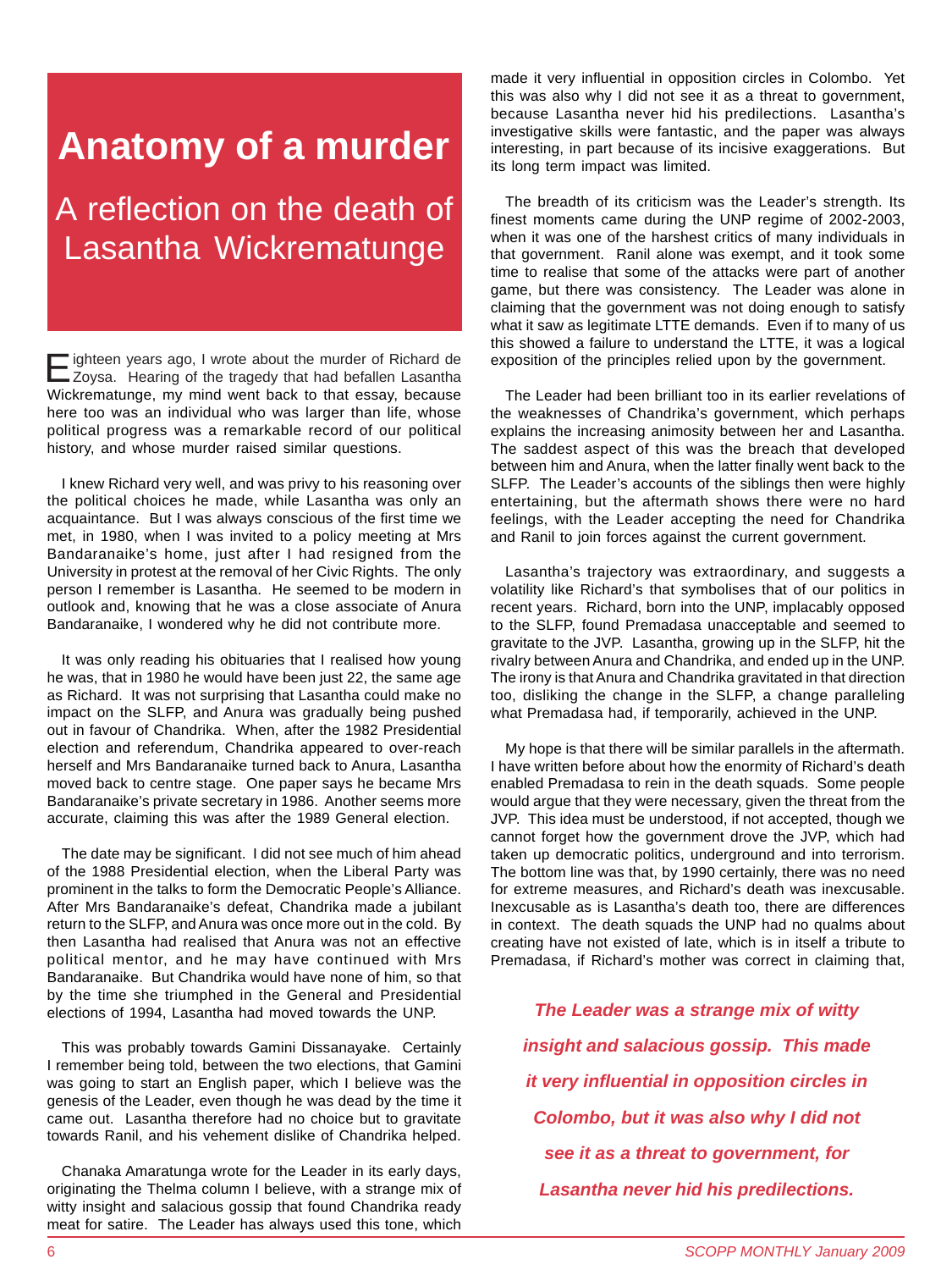shortly after his murder, they were all told to desist or face prosecution. But in considering the possible reasons for Lasantha's death, the idea that such death squads do operate cannot be dismissed. Obviously the gang that killed him was organised, and must represent some kind of policy decision.

When I wrote about Richard's death, I noted that 'The least controlled of the papers suggested four possibilities'. The opening phrase is significant, suggesting how far we have come since those days of heavy control, when only government had television channels and there were very few daily or Sunday papers. Perhaps more significant is the fact that most papers will now only enunciate a single possibility, or at most two, namely the two diametrically opposed ones.

To my mind there are four possibilities again, though again I believe two of them can be dismissed fairly easily. One is that he was killed on official instructions. This parallels the claim in Richard's case, though it became the most likely explanation, albeit there remains uncertainty as to whether it was Premadasa or Ranjan Wijeratne, and against all evidence, Colombo society continues to blame Premadasa. But in this case it is unthinkable. Apart from the President's links with Lasantha, dating back to his time in the SLFP, anyone in office would know that Lasantha's murder would be a terrible blow to a government now widely perceived as immensely successful.

I do not believe the contrary view either, that this is a plot by the LTTE to bring the government into disrepute. The charge is not as absurd as that made by the UNP in 1990, that Richard was killed by the JVP, since the JVP had been so decimated that it could not have benefited even if it had been in a position to plan the murder. But it is also unlikely that the LTTE, however well supported, could have got away with such an operation.

The third possibility is that the murder was by forces supportive of the government, who saw in Lasantha a nuisance that they would be well rid of. This is a possibility, but it requires an assumption of innocence as to political realities that is not likely in those who could have planned such an elaborate attack. After all, the Leader's mockery of claims of military victory has been exploded, and it would have made much more sense for those supportive of the government to watch the Leader going into contortions to justify its earlier idea, than to justify the entire approach of the Leader by murdering its editor. But naïveté on the part of those blindly dedicated to those in power is not unthinkable, so that possibility cannot be dismissed.

There is however yet another view that is worth considering, and which appears to be supported by the reactions of Lasantha's political associates. They are working overtime to ensure the polarisation of our society, and that could well coincide with the agenda of the killers. The government, most obviously the President but also many other spokesmen, have shown themselves keen on affirming the need for a politically inclusive solution to the political issues we face. This was apparent in the approach even of the Army Commander, who in his speech eschewed the triumphalism that a few supporters and many opponents of the government wanted. In this context, those who would prefer confrontation to compromise needed a dramatic cause. Killing Lasantha was bound to cause tensions and, precisely because the three other explanations were available, polarisation was likely.

This is encouraged by all those busybodies who think they are serving the cause of human rights by pointing the finger at the President and the government, even in the absence of evidence. Thus Reporters without Borders declared that 'The President, his associates and the government media are directly to blame because they incited hatred against him'. The Asian Human Rights Commission was also categorical, asserting that 'Lasantha was a primary target of the Rajapakse regime and particularly the Defence Secretary'. Human Rights Watch too was fairly clear about who it thought was responsible when it said, 'The government should not take its recent military victories as a signal that it can stifle dissent.' And of course the UNP, forgetting its outrageous behaviour over Richard's killing, is trying to make political capital out of the whole thing.

Such attempts to put the government on the defensive could help to strengthen the influence of those who disapprove of the

*The Government should not allow the Police to assume that it has something to hide. After all, when it was accused of responsibility for abductions, clear instructions to the Police to investigate every case led to the arrest of two gangs.*

inclusive agenda the President has been setting. And this might lead to extremists on either side gaining in influence, which would be precisely what was sought through the murder.

The President however is not likely to be swayed. He has too the example of Premadasa, who was able after Richard's death to assert himself firmly, and put a stop to extremist agendas. As a result, he could launch into a nationwide development programme that saw economic opportunities extended to rural areas in a manner unseen for decades. The East was regained then, though the very different approaches of Premadasa's successors saw it lost again until recently.

We can only hope that this tragedy, like Richard's, will be the precursor of a conceptual change. The government should make it clear that incidents like Lasantha's death are unacceptable and must be investigated thoroughly. It should not allow police officers to think that government has something to hide, and therefore they can relax. After all, when government was accused of responsibility for all abductions, clear instructions to the police to investigate every case led to the arrest of two gangs in the East. A similar message must be given out categorically now, because to allow criminals to get away with such acts, even if they claim to have been acting in what they saw as the national interest, will not help at all.

In short, there can be no substitute for the rule of law. Now that the main danger is past, priority should be given to this. The Defence Secretary had shown the way in dealing through the Courts with what he saw as unfair criticism, and his success may well have irritated those at the extremes. National security obviously cannot be ignored, but in the long run the restoration of the rule of law should be a matter of urgency, and the police in particular should know that establishing the facts and prosecuting the guilty in this instance is the most important contribution they can now make to a durable peace.